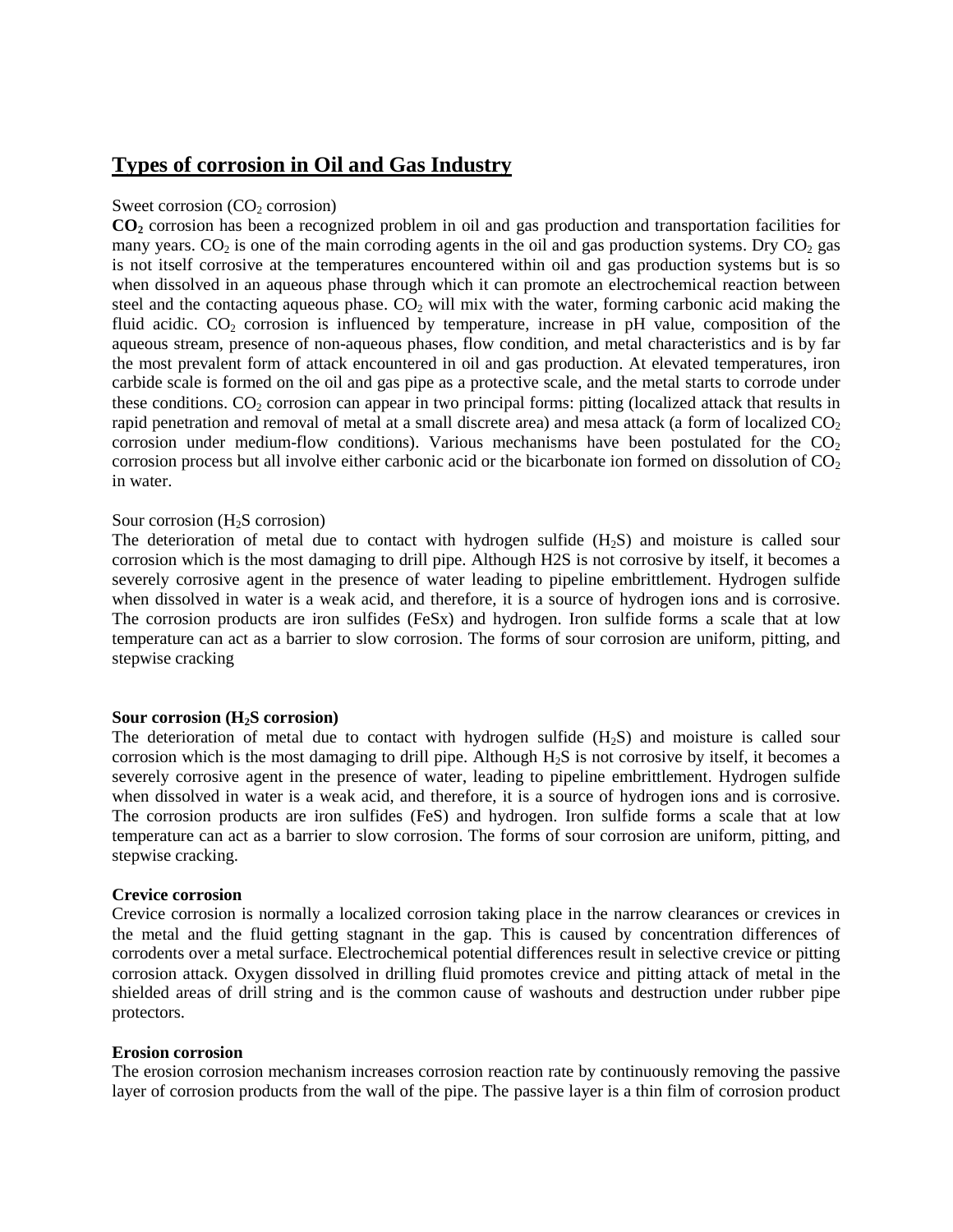that actually serves to stabilize the corrosion reaction and slow it down. As a result of the turbulence and high shear stress in the line, this passive layer can be removed causing the corrosion rate to increase. The erosion corrosion is always experienced where there is high turbulence flow regime with significantly higher rate of corrosion and is dependent on fluid flow rate and the density and morphology of solids present in the fluid. High velocities and presence of abrasive suspended material and the corrodents in drilling and produced fluids contribute to this destructive process. This form of corrosion is often overlooked or recognized as being caused by wear.

## **Microbiologically induced corrosion**

This type of corrosion is caused by bacterial activities.

The bacteria produce waste products like  $CO<sub>2</sub>$ , H<sub>2</sub>S, and organic acids that corrode the pipes by increasing the toxicity of the flowing fluid in the pipeline. The microbes tend to form colonies in a hospitable environment and allow enhanced corrosion under the colony. The formation of these colonies is promoted by neutral water especially when stagnant. Numerous reports of the presence of microbes in reservoirs had been published. It was found that found abundant microbial flora indigenous in oil field formation waters, which included species of Bacillus, Pseudomonas, Micrococcus, Mycobacterium, Clostridium, and Escherichia. Escherichia is reported to contain hydrogenase, an enzyme that utilizes molecular hydrogen and may be associated with cathodic hydrogen depolarization, causing corrosion of steel casings and pipes in the oil field. Bacteria that form slime (some form of polysaccharides), such as Achromobacter sp., Flavobacterium sp., and Desulfuricans sp., will adhere to each other, forming a large mass. They also adhere to the walls of the pores, causing severe plugging problems at injection wells. Microbiologically induced corrosion (MIC) is recognized by the appearance of a black slimy waste material or nodules on the pipe surface as well as pitting of the pipe wall underneath these deposits.

## Stress corrosion cracking

Stress corrosion cracking (SCC) is a form of localized corrosion which produces cracks in metals by simultaneous action of a corrodent and tensile stress. It propagates over a range of velocities from 10−3 to 10 mm/h depending upon the combination of alloy and environment involved. SCC is the cracking induced from the combined influence of tensile stress and a corrosive medium. The impact of SCC on a material seems to fall between dry cracking and the fatigue threshold of that material. SCC in pipeline is a type of environmentally associated cracking. This is because the crack is caused by various factors combined with the environment surrounding the pipe. The most obvious identifying characteristic of SCC in a pipeline is high pH of the surrounding environment, appearance of patches, or colonies of parallel cracks on the external of the pipe.

## **Corrosion mitigation in the oil and gas industry**

Oil field corrosion challenges are not static phenomena.

Fluid characteristics change over time, resulting in systems becoming less responsive to established corrosion mitigation programs. Within the sphere of corrosion control and prevention in the oil and gas industry, there are technical options such as cathodic and anodic protection, material selection, chemical dosing, and the application of internal and external coatings. It is widely recognized within the oil and gas industry that effective management of corrosion will contribute towards the maintenance of asset integrity and achieve optimization of mitigation, monitoring, and inspection costs.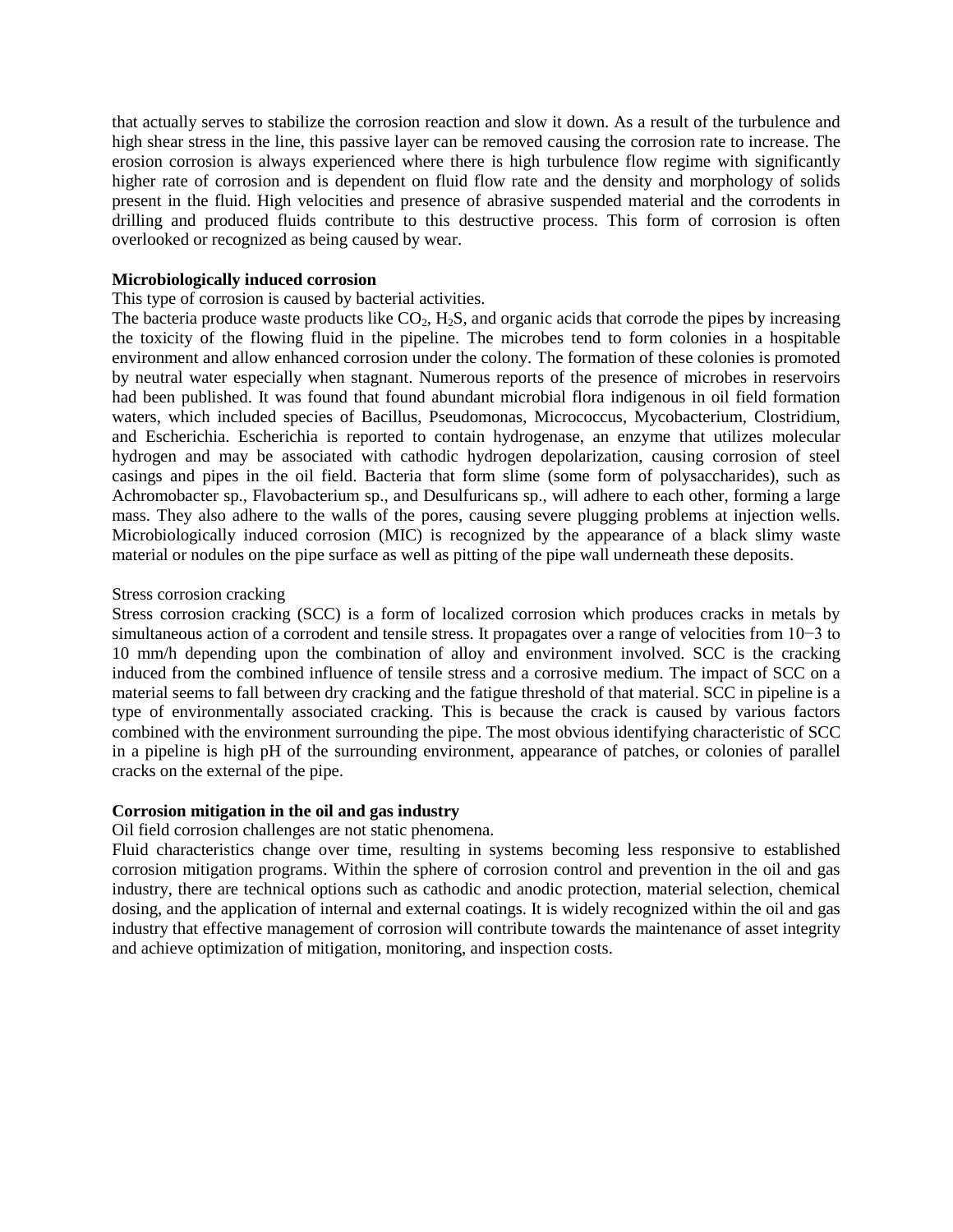#### **Recommended materials in the oil and gas industry**

Straight chromium steels<br>(chromium 12% to 18%)

Chromium-nickel steels tanks low-chloride levels

Nickel steels

Duplex stainless steels  $(22%$  chromium duplex,<br> $25%$  chromium super, duplex) of chlorides is present

Nickel-chrome (inconels)

Carbon steels **Bulk fluids**, crude pipelines, flow lines, water and steam injection lines, production and test separators, KO drums, storage tanks

Low- and medium-alloy steels Well head items, chokes, manifolds and well components with sour and high-temperature applications

> Christmas trees, well heads, downhole rods, valves and casing pipes

(chromium >18%, nickel >8%) Valve trims, instruments and materials of separators and

(2.5%, 3.5%, 9% nickel) Rarely used in oil and gas sectors, LNG storage tanks, piping and Pumps

Piping, vessel and tank internals where a very high level

Ni-Cr-Fe alloys Well head and flow lines, manifolds wit high sour and temperature applications

Corrosion monitoring is the practice of measuring the corrosivity of process stream conditions by the use of probes (mechanical, electrical, or electrochemical devices) which are inserted into the process stream and continuously exposed to the process stream condition. Corrosion monitoring techniques alone provide direct and online measurement of metal loss/corrosion rate in oil and process systems. One of the methods is to carry out the on-stream inspection by doing the wall thickness measurements periodically on fixed and vulnerable locations on the equipment, piping, and pipelines to assess the material conditions and corrosion rates. Also, corrosion is monitored by placing electronic probes in the pipelines and by measuring the change in the electric resistance in the probe coil. The cross-country pipelines are normally checked with intelligent pigging operations like magnetic flux or ultrasonic pigs. These pigs will detect the internal conditions of the pipeline and corrosion conditions on the pipe wall thickness and also indicate the wall thickness available on the pipe wall.

Most of the equipment like separators, drums, and heaters are checked for corrosion during annual shutdown and turnaround operations. Based on the physical assessment of the material conditions, corrective action is initiated to change the material or replace the equipment or at times do temporary repair work before replacementis carried out. In practice, it is observed that physical inspection is the best method of monitoring corrosion and assessing the material conditions. Other areas where corrosion monitoring and inspection are necessary in the oil and gas industry include drilling mud systems, digesters, water wash systems, flow lines, transport pipelines, desalters, sour water strippers and crude overheads.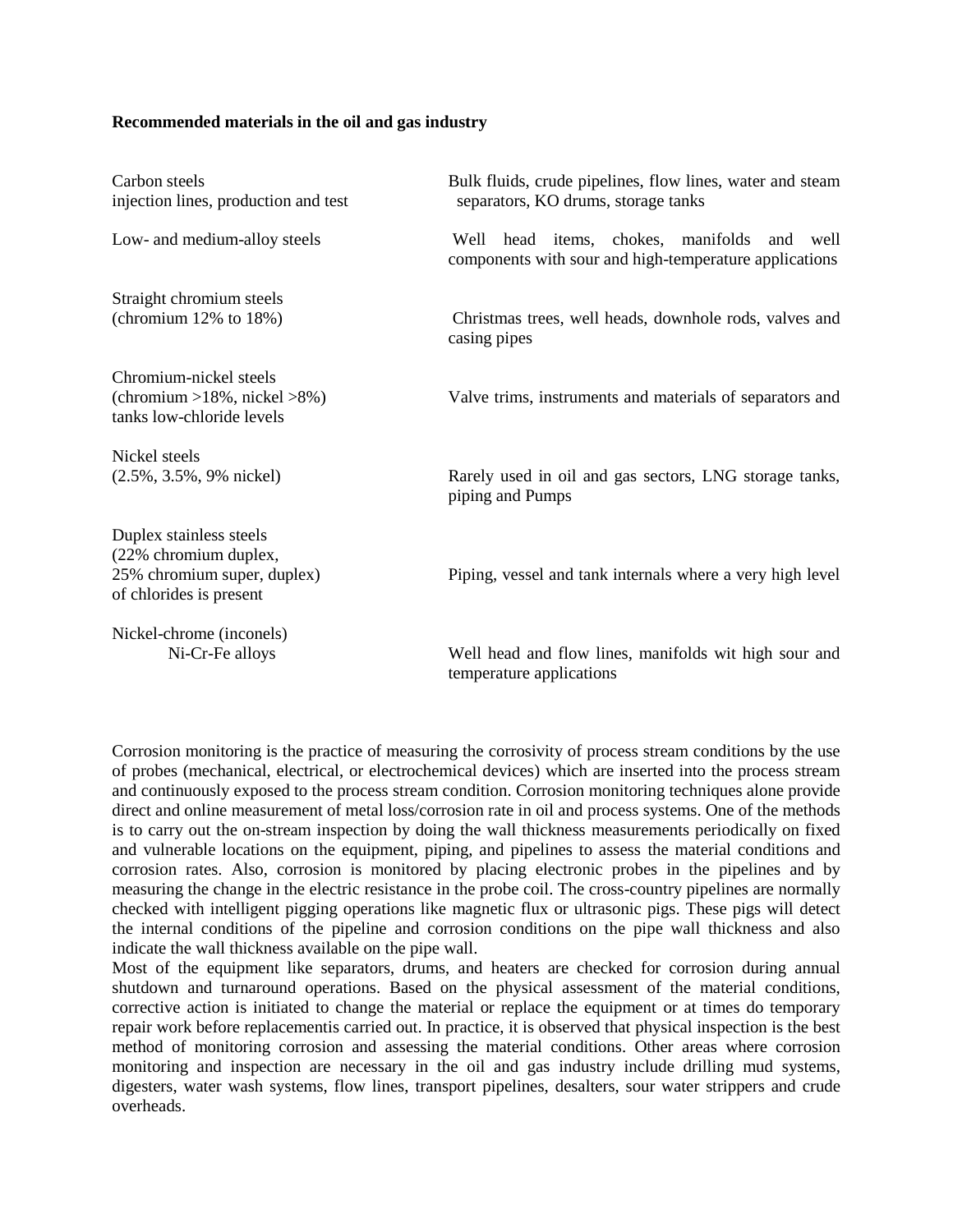

# Pitting corrosion



Oxygen corrosion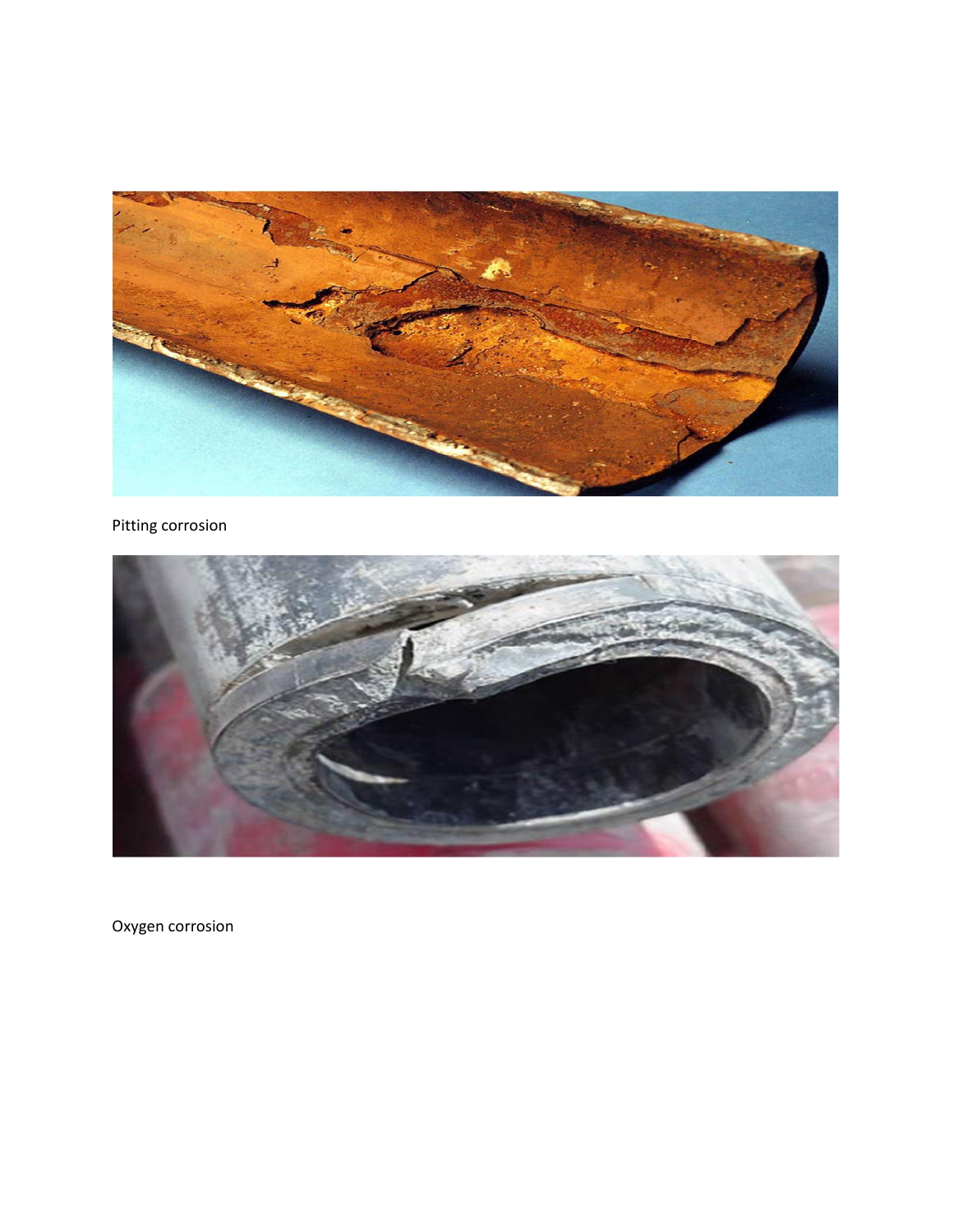

Oxygen corrosion



Crevice corrosion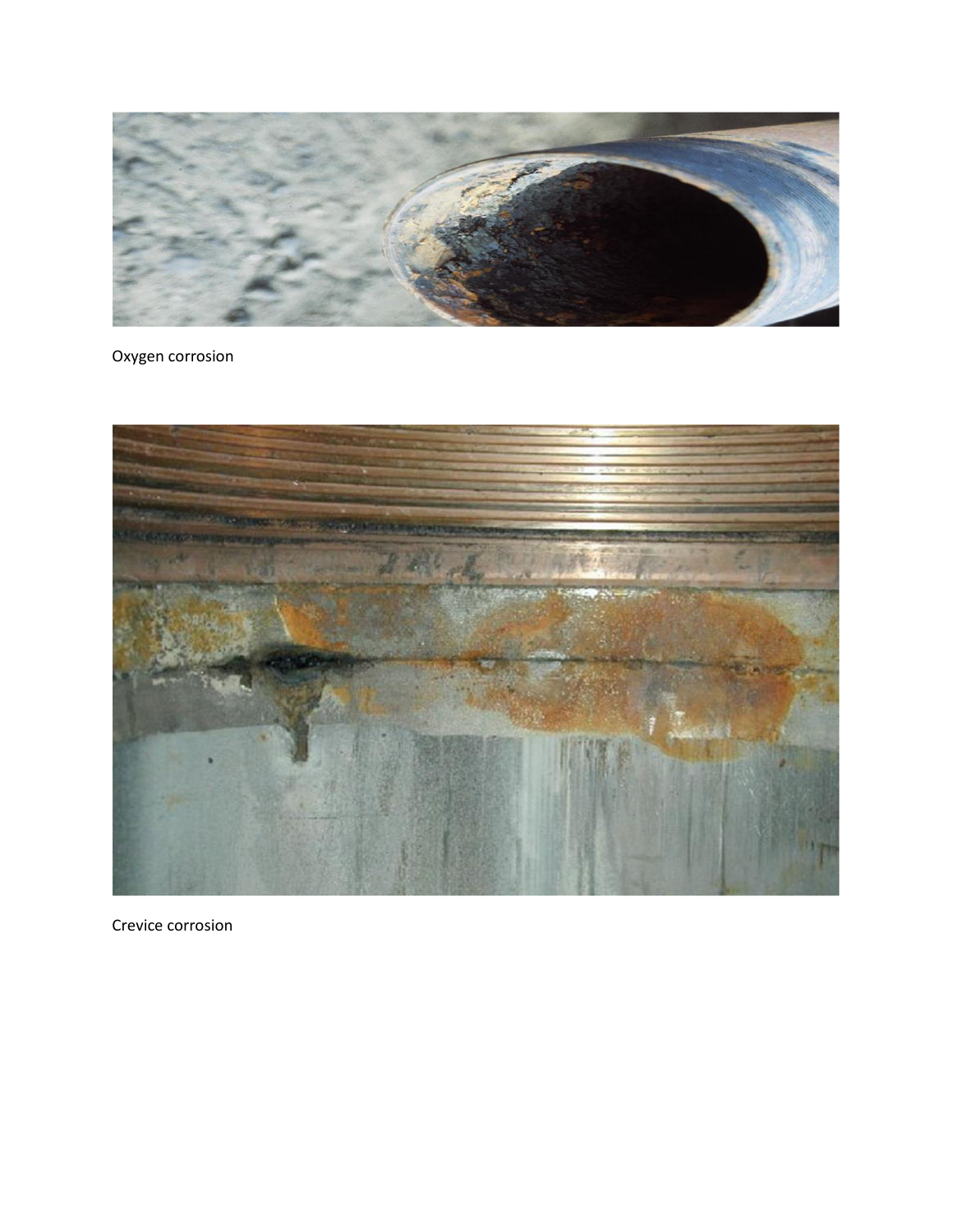

MIC



Stress Cracking Corrosion